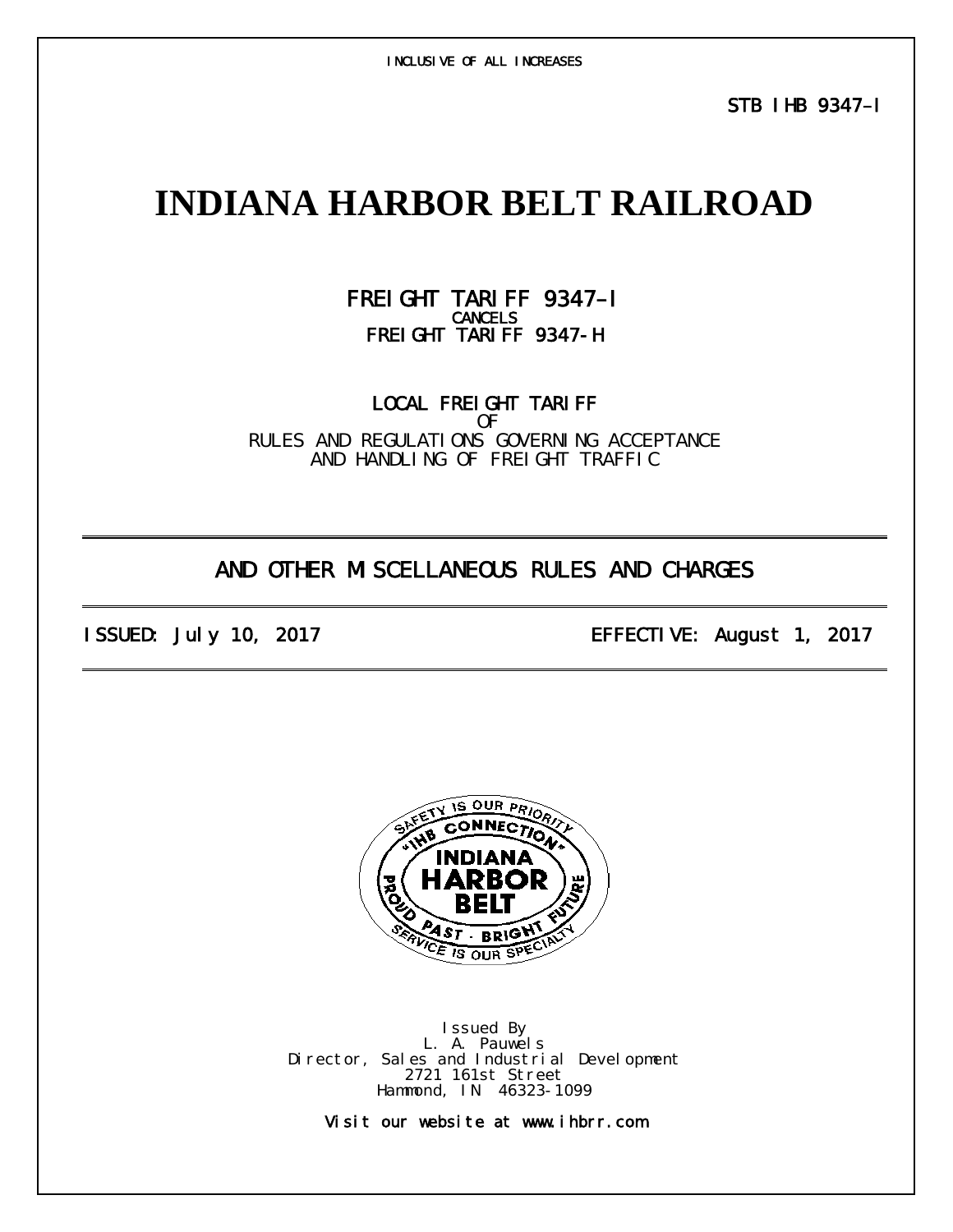| Table of Contents |      |      |
|-------------------|------|------|
| Subj ect          | Item | Page |

| suvj čet                                                                                      |            | - 45             |
|-----------------------------------------------------------------------------------------------|------------|------------------|
| Additional Service with Regularly Scheduled Crew                                              | 220        | 8                |
| Attendants in Charge of Property                                                              | 115        | $\mathbf{5}$     |
| Canceling Items, Method of                                                                    | 75         | $\boldsymbol{4}$ |
| Car Spotted on IHB Track at Customer Request                                                  | 180        | 7                |
| Cars Received in Error                                                                        | 275        | 10               |
| Cars Received Without Necessary Forwarding Data                                               | 245        | 9                |
| Cars, Articulated or Permanently Coupled                                                      | 235        | ${\bf 8}$        |
| Cars,<br>Capacity of                                                                          | 45         | $\boldsymbol{4}$ |
| Cars, Empty, Ordered and Refused or Rejected by Industry                                      | 120        | $\overline{5}$   |
| Cars, Flat, Heavy Capacity, or Special Type, Charges for                                      | 175        | 6                |
| Cars Found to be Leaking Hazardous Materials                                                  | 330        | 12               |
| Cars Found to be Leaking Non-Hazardous Materials                                              | 340        | 12               |
| Cars, Held for Orders                                                                         | 240        | 9                |
| Cars, Idler, Charges for                                                                      | <b>200</b> | 8                |
| Chicago Switching District, Definition of                                                     | 110        | $\boldsymbol{4}$ |
| Connecting Lines and Junction Points, List of                                                 |            | $\mathbf 3$      |
| Consecutive Numbers                                                                           | 30         | $\boldsymbol{4}$ |
| Damaged Shipments, Handling of                                                                | 210        | 8                |
| Di mensional Shi pment Clearance Charge                                                       | 300        | 11               |
| Diversion or Reconsignment of Freight                                                         | 320        | 11               |
| Explosives, Dangerous Articles                                                                | 15         | 4                |
| Freight Car, Field Service Calls                                                              | 430        | 13               |
| Freight Car, Damage Repair at Customers Siding                                                | 440        | 14               |
| IHB Locomotives Used to Perform Interchange Delivery                                          | 400        | 13               |
| Inbound Train Length Restrictions                                                             | 410        | 13               |
| Industrial Switch Connection, Maintenance Charge for                                          | 280        | 10               |
| Interior Switching                                                                            | 130        | $5\phantom{.0}$  |
| Interior Switching to or from Leased Track                                                    | 135        | $\mathbf{5}$     |
| I tems and/or Provisions not brought forward                                                  | 70         | 4                |
| Locomotive DPU Consisting Service Charge                                                      | 298        | 11               |
| Locomotive Field Service Calls                                                                | 420        | 13               |
| Locomotive Fueling Service Charge                                                             | 290        | 10               |
| Locomotives, Wyed                                                                             | 270        | 10               |
| Locomotives Reconsisting Service Charge                                                       | 295        | 11               |
| Locomotive Repositioning Charge                                                               | 390        | 13               |
| Mechanical Refrigeration Services                                                             | 265        | 10               |
| Mileage Between Connections                                                                   |            | 17               |
| Mileage Between Stations                                                                      |            | 16               |
| Movement, Loaded and Empty                                                                    | 195        | $\tau$           |
| Pilot Service, Locomotives, Charges for                                                       | 160        | 6                |
| Puller Service, Charges for                                                                   | 260        | 9                |
| Railroad Flagman Services                                                                     | 350        | 12               |
| Railroad Pilot Services                                                                       | 360        | 12<br>15         |
| Rates and Charges                                                                             | 500<br>370 | 13               |
| Recrew of Foreign Railroad Train<br>Recrew of IHB Train due to Foreign Railroads Inability to |            |                  |
| Accept                                                                                        | 380        | 13               |
| Refused or Rejected Cars, Handling of                                                         | 205        | 8                |
| Reissued Matter, Method of denoting in supplements                                            | 100        | 4                |
| Shipments billed "Order Notify"                                                               | 215        | 8                |
| Special Service, Charges for                                                                  | 230        | ${\bf 8}$        |
| Station List and Conditions                                                                   | 10         | $\boldsymbol{4}$ |
| Stations, Alphabetical list of                                                                |            | 3                |
| Stopping in Transit, Loading or Unloading                                                     | 170        | $\boldsymbol{6}$ |
| Tariffs, Items, Notes, Rules, etc. Reference to                                               | 20         | $\boldsymbol{4}$ |
| Train Delay, at Industry                                                                      | 310        | 11               |
| Train Delay, Failure to Depart IHB, Charges for                                               | 250        | 9                |
| Train Delay, Failure to Take Delivery from IHB, Charges for 255                               |            | $\boldsymbol{9}$ |
| Turning Cars to Load or Unload, Charges for                                                   | 190        | $\boldsymbol{7}$ |
| Uniform Classification, Description of                                                        | 5          | $\boldsymbol{4}$ |
| Weighing                                                                                      | 140        | ${\bf 5}$        |
| Weights Where Ascertained                                                                     | 155        | 6                |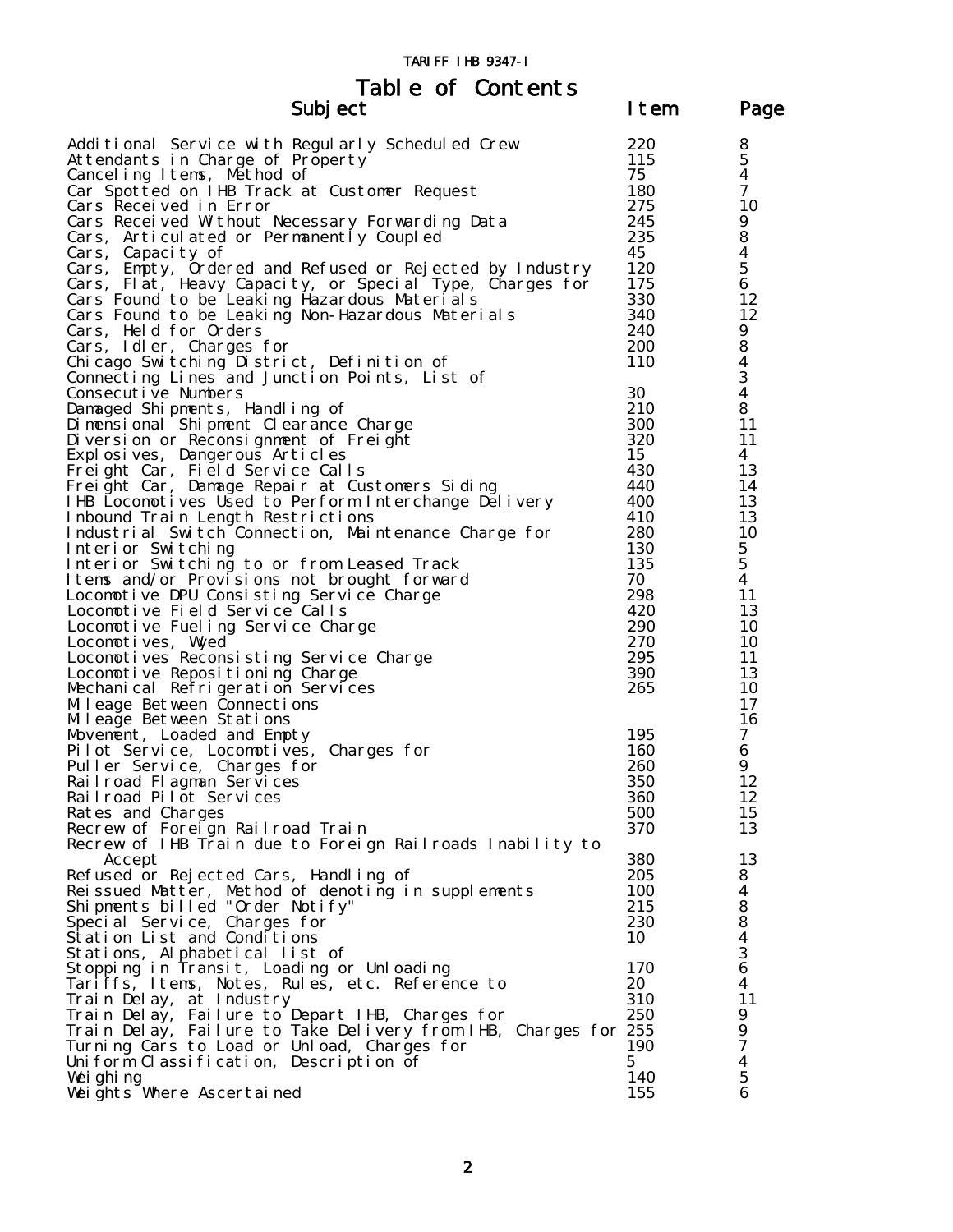|                    | LIST OF CONNECTING LINES AND JUNCTION POINTS<br><b>RAI LROADS</b> | <b>JUNCTI ON POINTS</b>               |
|--------------------|-------------------------------------------------------------------|---------------------------------------|
| BNSF               | BNSF Railway Company                                              | Blue Island, IL                       |
|                    |                                                                   | Gibson, IN                            |
|                    |                                                                   | La Grange (Congress Park), IL         |
|                    |                                                                   | McCook, IL                            |
| <b>BOCT</b>        | Baltimore & Ohio Chicago Terminal                                 | Blue Island, IL                       |
| <b>BRC</b>         | Belt Railway Company of Chicago                                   | Argo, IL                              |
| <b>CFE</b>         | Chicago, Fort Wayne and Eastern                                   | Blue Island, IL                       |
| CI C               | Cedar Rapids and I owa City                                       | Argo, IL (via BRC)                    |
| CLCY               | Chessie Logistics Company                                         | Thompson, IL                          |
| <b>CN</b>          | Canadian National Railway                                         | Blue Island, IL                       |
|                    |                                                                   | Broadview, IL                         |
|                    |                                                                   | Indiana Harbor, IN                    |
|                    |                                                                   | Riverdale (Highlawn), IL              |
|                    |                                                                   | Norpaul (Schiller Park), IL           |
|                    | CPRS Canadian Pacific Railway                                     | Blue Island, IL                       |
|                    |                                                                   | Gi bson, IN                           |
|                    |                                                                   | Norpaul (Bensenville), IL             |
| <b>CRL</b>         | Chicago Rail Link                                                 | Argo (via BRC)                        |
| $\mathbf{CSS}$     | Chi cago SouthShore & South Bend                                  | Burnham, IL                           |
| <b>CSXT</b>        | CSX Transportation                                                | Blue Island, IL                       |
|                    |                                                                   | East Chicago (Indiana Harbor), IN     |
|                    |                                                                   | Gibson, IN                            |
| GRW<br><b>IAIS</b> | Gary Railway<br>Iowa Interstate Railroad                          | Indiana Harbor, IN<br>Blue Island, IL |
| <b>INRD</b>        | Indiana Railroad                                                  |                                       |
| NS.                | Norfolk Southern Railway                                          | Argo, IL (via BRC)<br>Blue Island, IL |
|                    |                                                                   | Burnham (Calumet Yard), IL            |
|                    |                                                                   | Burns Harbor, IN                      |
|                    |                                                                   | Gibson, IN                            |
|                    |                                                                   | Indiana Harbor, IN                    |
|                    |                                                                   | 0sborn, IN                            |
|                    | SCIH South Chicago and Indiana Harbor                             | Argo, IL (via BRC)                    |
| UP                 | Union Pacific Railroad                                            | Argo, IL                              |
|                    |                                                                   | Blue Island (Dolton), IL              |
|                    |                                                                   | Norpaul (Proviso), IL                 |
| <b>WSOR</b>        | Wisconsin & Southern Railroad                                     | Argo, IL (via BRC)                    |

### ALPHABETICAL LIST OF STATIONS

Alsip, IL Argo, IL Bellwood, IL Blue Island, IL Bridgeview, IL Broadview, IL Burnham, IL Burns Harbor, IN \*\* Calumet City, IL Chicago Ridge, IL Dolton, IL East Chicago, IN

Elsdon, IL Franklin Park, IL Gary, IN Gibson, IN Grasselli, IN Hammond, IN Hegewisch, IL Highlawn, IL Indiana Harbor, IN Kensington, IL LaGrange, IL McCook, IL

Melrose Park, IL Norpaul, IL N. Hammond, IN Osborn, IN Portage, IN\*\* Riverdale, IL Roby, IN South Chicago, IL Thompson, IL Whiting, IN

 All stations are located within the Chicago Switching District except as noted with a notation of \*\*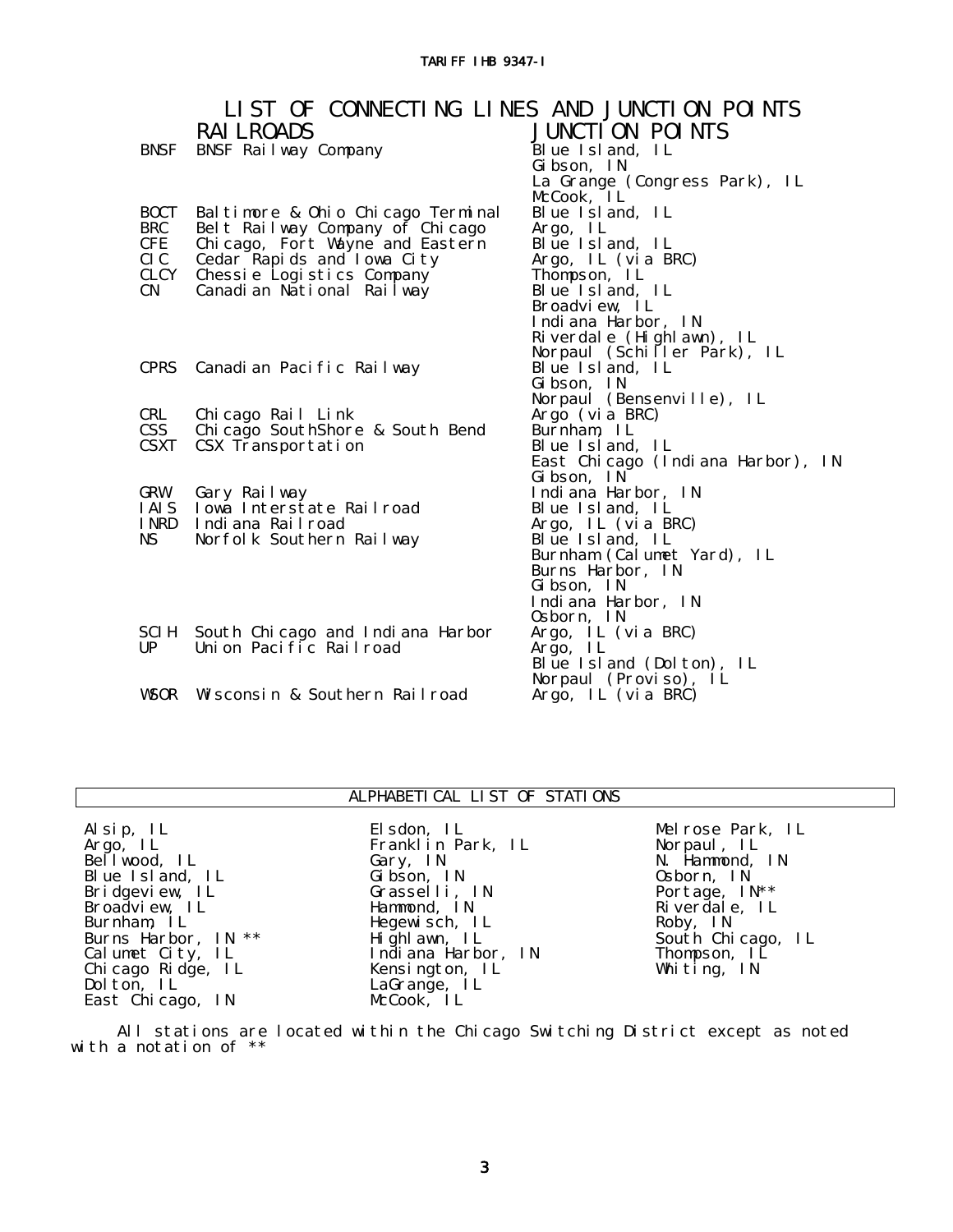## RULES AND OTHER GOVERNING PROVISIONS

### GENERAL RULES AND REGULATIONS

ITEM 5 - DESCRIPTION OF UNIFORM CLASSIFICATION<br>The term "Uniform Classification" when used herein means Uniform Freight Classification UFC 6000-Series.

ITEM 10 – STATION LIST AND CONDITIONS This tariff is governed by the Official List of Open and Prepay Stations OPSL 6000- Series, to the extent shown below:

### PREPAY REQUIREMENTS AND STATIONS CONDITIONS

(A) For additions and abandonment of stations, and except as otherwise shown herein, for prepay requirements, changes in names of stations, restrictions as to acceptance or delivery of freight and changes in station facilities. When a station is abandoned as of a date specified in the above named tariff, the rates from and to such station as published in this tariff are inapplicable on and after that date.

### GEOGRAPHICAL LIST OF STATIONS

(B) For geographical locations of stations referred to in this tariff by station numbers.

STATION NUMBERS

(C) For the identification of stations, when said stations are shown or referred to by numbers in this tariff.

ITEM 15 – EXPLOSIVES, DANGEROUS ARTICLES<br>For rules and regulations governing the transportation of explosives and other dangerous articles by freight, also specifications for shipping containers and restrictions governing the acceptance and transportation of explosives and other dangerous articles, see STB BOE 6000 Series, AAR, Bureau of Explosives.

ITEM 20 - REFERENCE TO TARIFFS, ITEMS, NOTES, RULES, ETC.<br>Where reference is made in this tariff to tariffs, items, notes, rules, etc., such references are continuous and include supplements to and successive issues of such tariffs and reissues of such items, notes, rules, etc.

**ITEM 30 - CONSECUTIVE NUMBERS**<br>Where consecutive numbers are represented in this tariff by the first and last numbers connected by the word "to" or a hyphen they will be understood to include both of the numbers shown.

If the first number only bears a reference mark, such reference mark also applies to the last number shown and to all numbers between the first and last numbers.

Ξ

ITEM 45 - CAPACITY OF CARS<br>For marked capacities, lengths, dimensions and cubical capacities of cars, see The Official Railway Equipment Register, STB RER 6411 Series. Cars may not be loaded in excess of the maximum load limit stenciled on the car.

ITEM 70 - ITEMS AND/OR PROVISIONS NOT BROUGHT FORWARD<br>Items and/or provisions formerly shown and not brought forward are hereby cancelled.

**ITEM 75 - METHOD OF CANCELLING ITEMS**<br>As this tariff is supplemented, numbered items with letter suffixes cancel correspondingly numbered items in the original tariff or in a prior supplement. Letter suffixes will be used in alphabetical sequence starting with A. **EXAMPLE** – Item 5-A cancels Item 5, and Item 10-B cancels Item 10-A in a prior supplement, which in turn cancelled Item 10.

**ITEM 100 – METHOD OF DENOTING REISSUED MATTER IN SUPPLEMENTS**<br>Items brought forward without change from one supplement to another will be designated as "REISSUED" by a reference mark in the form of a square enclosing a number, the number being that of the supplement in which the reissued matter first appeared in its currently effective form. To determine its original effective date, consult the

# supplement in which the reissued matter first became effective.<br>TTEM 110 - DEFINITION OF CHICAGO SWITCHING DISTRICT

**ITEM 110 – DEFINITION OF CHICAGO SWITCHING DISTRICT**<br>Where the term "Chicago Switching District" is used in this tariff, it incorporates the "Chicago Switching District" as defined in Tariff STB WTL 8020 Series.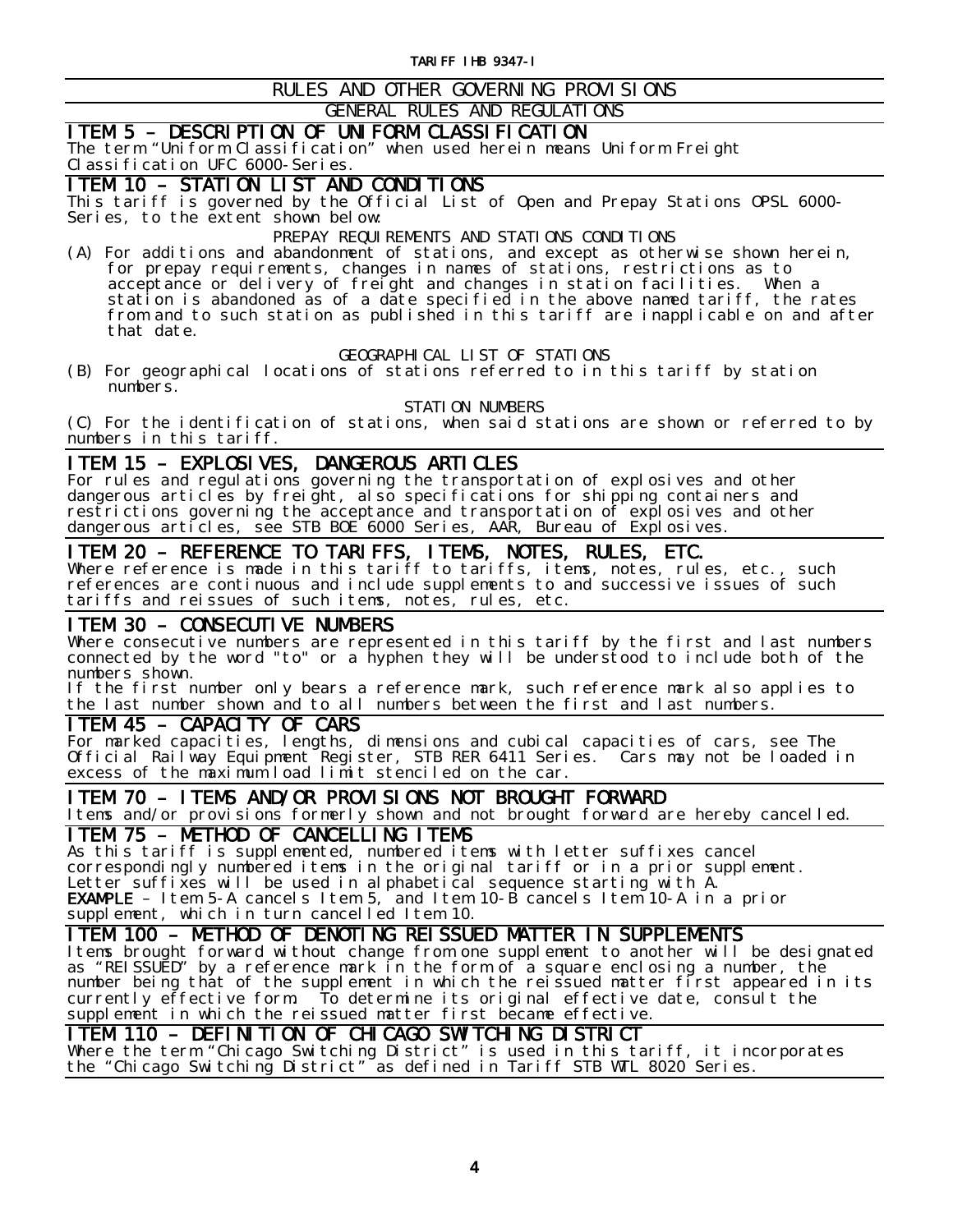### RULES AND OTHER GOVERNING PROVISIONS

GENERAL RULES AND REGULATIONS

**ITEM 115 – ATTENDANTS IN CHARGE OF PROPERTY**<br>When lawfully published tariffs, provide for attendants, or caretakers in charge of, or to accompany freight, as a part of the freight transportation, the local or proportional rates of the Indiana Harbor Belt Railroad Company for the freight movement will not include the transportation of the attendant or caretaker as a part of the freight charges accruing to the Indiana Harbor Belt Railroad Company. Said attendants or caretakers will be accommodated on the IHB for a charge of RB 115.

# ITEM 120 – EMPTY CARS ORDERED AND REFUSED OR REJECTED BY INDUSTRY<br>When cars ordered by industries for loading are refused, account of not being in

proper condition to load, a charge of RB 120 per car will be made against the railroad furnishing the car.

When cars ordered by industries for loading are refused, if in proper condition to load, a charge of **RB 120** per car will be made against the party ordering the equipment, also applicable demurrage charges as published in tariff STB IHB 6004 will apply.

ITEM 130 - INTERIOR SWITCHING<br>Except as provide below, when a shipper or receiver desires any movement made from one point in its plant to another point in the same plant, such movement will be made for RB 130 per car, upon written request to the Agent of this Company. Locomotives or locomotive cranes of private ownership will be handled at a charge of RB 131 per movement.

ITEM 135 – INTERIOR SWITCHING TO OR FROM LEASED TRACK Except as otherwise provided, the charge for switching loaded cars of private ownership between an industry located on the IHB on the one hand and their leased track, when both are located within the same terminal, shall be RB 135 per car in each direction.

### ITEM 140 – WEIGHING

### This company maintains NO track scales

Where loads have been transferred, when cars have met with an accident, or when for other similar reasons, there is evidence of loss in transit on the Indiana Harbor Belt Railroad, this company will (when practicable) verify billing weight by re-weighing, without charge.

- (1) OUTBOUND RECIPROCAL SWITCH The first road-haul carrier beyond the Indiana Harbor Belt Railroad is charged with responsibility to weigh cars should weighing be required for billing purposes.
- (2) OUTBOUND LINE HAUL The Indiana Harbor Belt Railroad will not weigh cars for billing purposes.
- (3) INBOUND TRAFFIC The carrier delivering cars to the Indiana Harbor Belt Railroad is charged with the responsibility to furnish weights when required.
- (4) When consignors or consignees request that cars be weighed, the following conditions and charges will govern:
	- (a) When weighed on consignor's or consignee's track scale located at the industry, a charge of  $\overline{RB}$  142 per car will be made each time car is weighed, loaded or empty.
	- (b) When weighed on private track scales, other than those owned by consignor or consignee, at whose request weighing is done, and within the limits of the station serving both industries, a charge of RB 142 per car will be made each time car is weighed, loaded or empty. In addition, a switching charge of RB 141 per car will be made. The parties desiring the weighing done must make their own arrangements, at their own expense, with the owners of the scale for its use.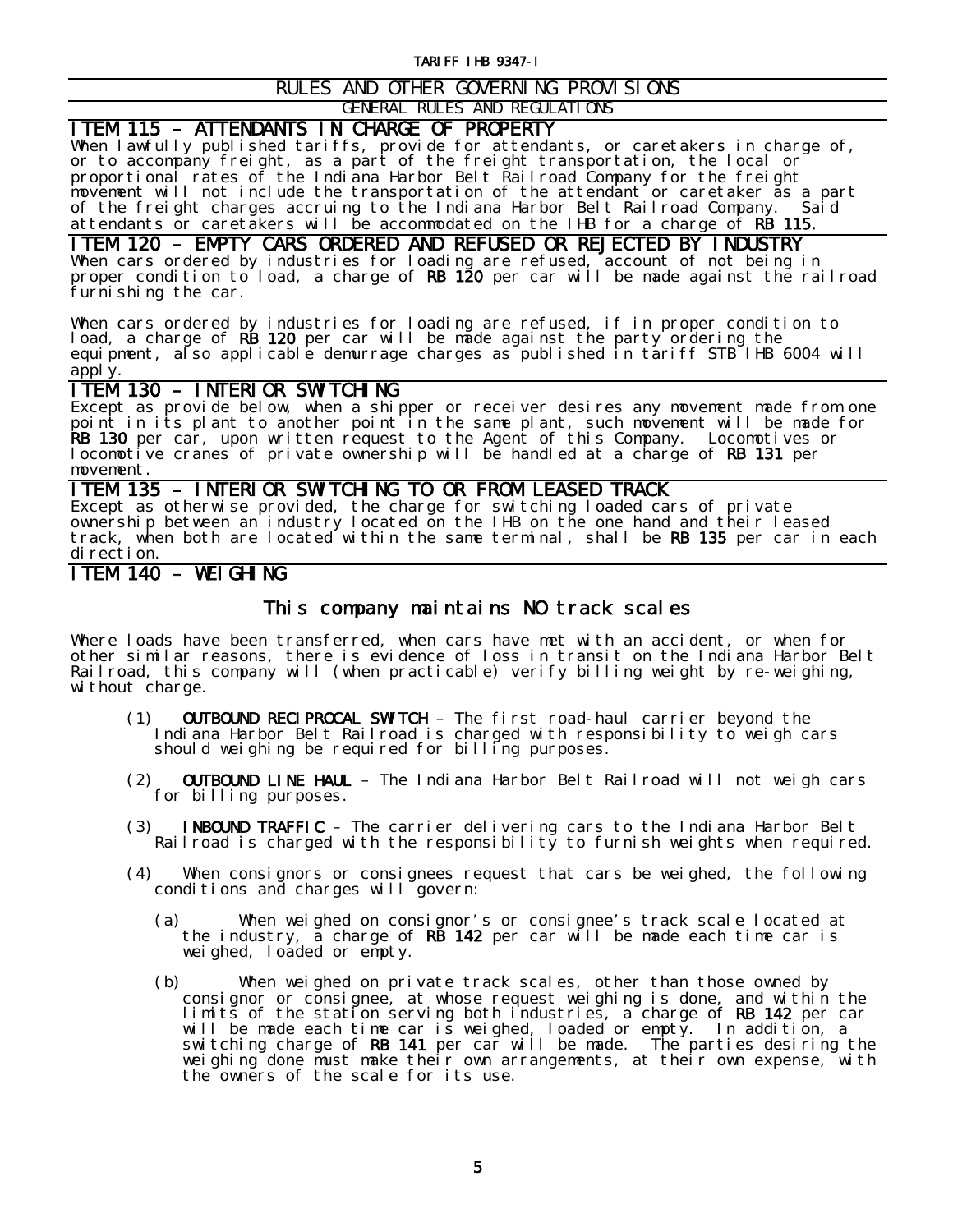### RULES AND OTHER GOVERNING PROVISIONS

### GENERAL RULES AND REGULATIONS

### ITEM 140 – WEIGHING – Continued

- (c) Cars must not be loaded in excess of the stenciled load limit. If cars are overloaded by consignors and require return to the industry or placement on a special track for adjustment of the lading, a switching charge of  $RB$  141 will be assessed against the consignor.
- (d) When it is determined that a car was or is presently overloaded while in the possession of the IHB, such overloaded cars will be subject to an overload penalty charge as follows:

0000 to 2000 lbs. No Charge 2001 to 7000 lbs. **RB 142**<br>7001 and over **RB 141** 7001 and over

Except as otherwise provided all charges for weighing and for switching (as shown in this item) will be assessed against and collected from the party requesting the service.

**ITEM 155 – WEIGHTS WHERE ASCERTAINED**<br>When a shipment requires ascertainment of weights at destination by reason of consignee's weight agreement, consignee must furnish weights to this railroad by midnight on the second day following the day that the car which contained the shipment is released from demurrage (excluding Saturdays, Sundays or Holidays).

In the event the weights are not furnished in accordance with above paragraph, a charge of RB 155 per car, per day, or fraction thereof, will be assessed by this railroad against the consignee, until such weights are furnished. Such charges will commence at 00:01 on the third day following the day that the car which contained the shipment is released from demurrage (excluding Saturdays, Sundays or Holidays).

Weights must be furnished by consignee to authorized railroad personnel in writing or by electronic communication.

### For list of Holidays, see Tariff STB IHB 6004 Series.

ITEM 160 – CHARGES FOR PILOT SERVICE SUPPLIES, ETC. IN HANDLING OF<br>LOCOMOTIVES, MOVED ON OWN WHEELS UNDER OWN POWER

**LOCOMOTIVES, MOVED ON OWN WHEELS UNDER OWN POWER**<br>When Locomotives, or Locomotives and Tenders Combined, are moved on own wheels and under own power, requiring the service of a Pilot, or when fuel and other necessary supplies are furnished, charges for such service or supplies will be assessed in addition to the transportation charges.

# ITEM 170 – STOPPING OF CARS IN TRANSIT TO COMPLETE LOADING OR TO<br>PARTIALLY UNLOAD

The Company will not stop cars in transit to partially unload or to complete loading. ITEM 175 – CHARGES FOR USE OF AND ADDITIONAL DETENTION CHARGES ON

**SPECIAL TYPE OF HEAVY CAPACITY FLAT CARS**<br>Special type and heavy capacity flat cars are cars bearing mechanical designation "FW", "FWS", "FD", or "FDS" of any capacity, and cars of mechanical designation "FM" of 200,000 pounds and over nominal capacity as named in Rule 21 of Tariff STB RER 6411 Series.

- (1) A loading charge of RB 175 per car used, in addition to the regular switching rates published by the Indiana Harbor Belt Railroad, will be made for the movement of a shipment in equipment as described above. These charges accrue to the Indiana Harbor Belt Railroad.
- (2) A use charge as named in Tariff STB RPS 6740 Series, will apply in addition to the loading charge as specified in section (1) when this carrier furnishes equipment as described above. These charges to be paid by the party ordering the equipment shall accrue to the carrier owning or leasing the equipment.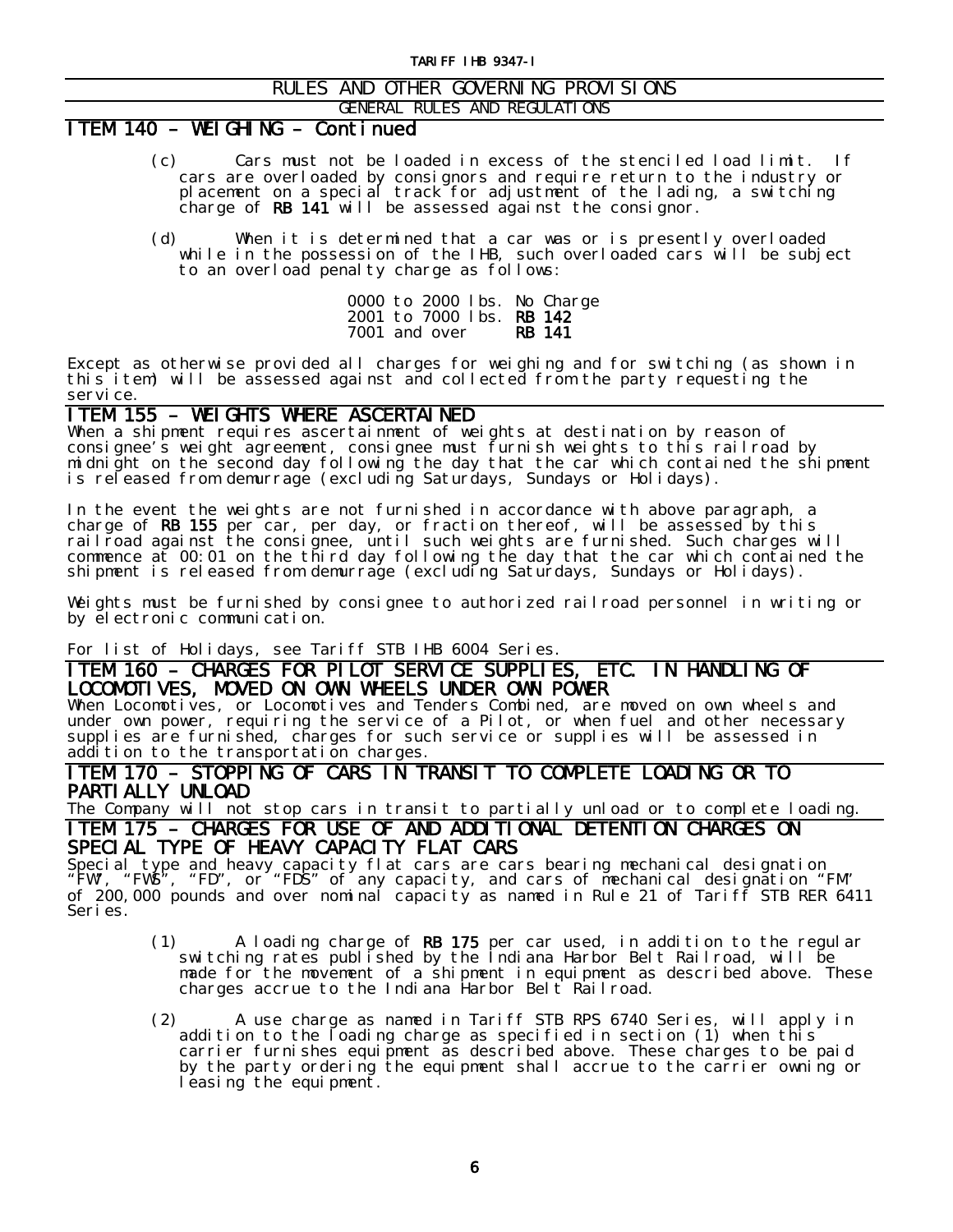### RULES AND OTHER GOVERNING PROVISIONS

### GENERAL RULES AND REGULATIONS

### ITEM 175 – CHARGES FOR USE OF AND ADDITIONAL DETENTION CHARGES ON SPECIAL TYPE OF HEAVY CAPACITY FLAT CARS – Continued

- (3) When equipment, as described above, are held at origin point, intermediate point, and/or destination point beyond expiration of free time permitted in tariffs lawfully on file with the Surface Transportation Board, they will be subject to the detention charges named in Tariffs STB RPS 6740 and STB IHB 6004. The STB RPS 6740 charges shall accrue to the carrier owning or leasing the equipment and STB IHB 6004 charges shall accrue to the Indiana Harbor Belt Railroad.
- (4) When equipment, as described above, is ordered, placed, or released without being used, a use charge named in STB RPS 6740 and STB IHB 6004 shall be assessed. The STB RPS 6740 charges shall accrue to the carrier owning or leasing the equipment and STB IHB 6004 charges shall accrue to the Indiana Harbor Belt Railroad. In addition detention charges as stated in section (3) and other applicable tariff charges will apply.

**ITEM 180 - CAR SPOTTED ON IHB TRACK AT CUSTOMER REQUEST**<br>When a shipper, consignee, car owner or other party requests that a railcar be moved to a location on the IHB other than a private sidetrack, for the purpose of inspecting, sampling, partial or complete unloading, repair or other purpose, the IHB will assess a charge of RB 180 for that service. Charges will be billed to the party requesting the service. Cars so spotted will be subject to demurrage charges as outlined in tariff STB IHB 6004 series. Rate named herein accrues solely to the IHB and is in addition to all other charges which would otherwise be applicable in the absence of this special service.

## ITEM 190 – CHARGES FOR CARS REQUIRING LOADING OR UNLOADING FROM ONE SIDE OR END ALSO CHARGES FOR TURNING CARS<br>In instances where it is desired that freight in carloads be placed on delivery tracks

at final destination, for unloading from one particular side or end of car, cars when shipped must be properly placarded on both sides and notation made on bill of lading and waybill substantially as follows:

# NOTICE TO CARRIER DELIVER CAR FOR UNLOADING OR LOADING FROM THE DOOR OR END SPECIFIED BY PLACARD.

No charge will be made if cars are properly placarded or if bill of lading and waybill provides notation that car has been properly placarded and such has been mutilated, destroyed or lost.

When orders are received from consignee to turn a loaded car around that has not been placarded to indicate from which side it must be unloaded, charges for additional service will be performed where facilities are available to turn car around at a charge of RB 190<sup>'</sup> per car.

When orders are received from consignor to turn empty car around for their convenience after it has been placed for loading; such service will be performed where facilities are available at a charge of  $RB$  190 per car.

Charges will be collected from the party requesting the service.

When the shipper has placed the proper notation on the bill of lading, and the rail carrier issuing the waybill fails to transcribe this notation onto the waybill, a charge of RB 190 per car will be assessed against that carrier when the car must be

# turned subsequent to placement at destination.<br>TTEM 195 - LOADED AND EMPTY MOVEMENT

**ITEM 195 - LOADED AND EMPTY MOVEMENT**<br>The rate published in this tariff covers the movement of a loaded car one way and the return of the empty, or the placing of an empty car and returning it loaded, unless specified to the contrary. Freight cars of private ownership which have been handled in loaded movement will be returned empty without charge, either to the junction point where received under load or under instructions from car owners to other junction points on the Indiana Harbor Belt Railroad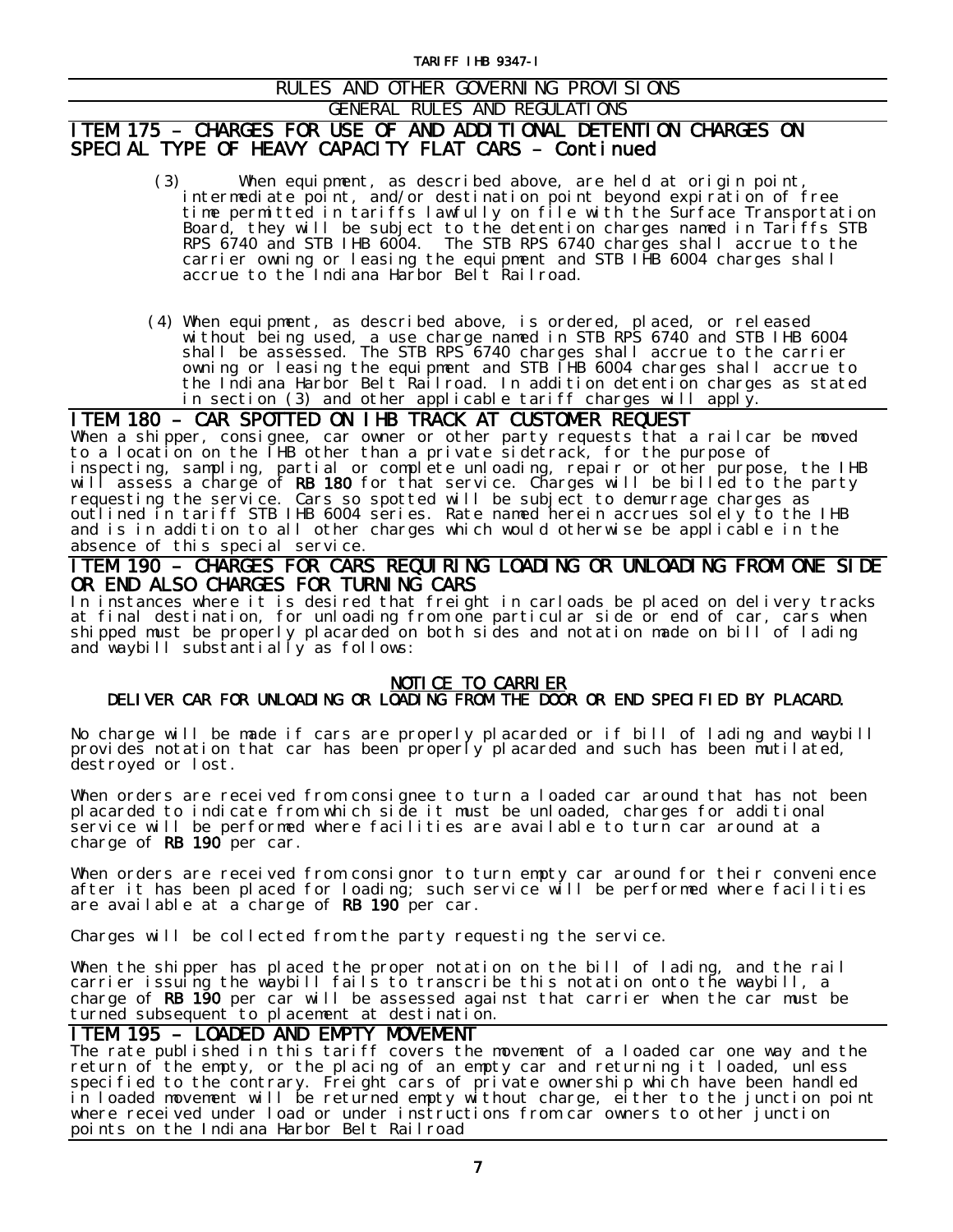### RULES AND OTHER GOVERNING PROVISIONS GENERAL RULES AND REGULATIONS

**ITEM 200 – CHARGE FOR IDLER CARS**<br>When shipments transported by this Company, on account of weight or length or other reason, require idler or spacer cars on which no part of the load rests, charges will be assessed for such idler or spacer car on a per car basis, per tariffs lawfully on file with the Surface Transportation Board. If applicable tariffs do not provide for use of an idler or spacer car, or cars, a charge of RB 200 will be applied for each car so used.

# ITEM 205 – HANDLING OF REFUSED OR REJECTED CARS OR CARS FORWARDED IN<br>ERROR

When cars have arrived at destination and have been refused or rejected by consignee necessitating removal from delivery track, and such cars afterward are accepted by consignee, the additional service performed by this Company in switching the cars from the delivery track to hold track and return will be subject to a charge of RB 205 per car.

Cars rejected by consignee, due to overloading or improper loading, may be moved to the nearest available station for transfer or adjustment of lading (transfer point) and subsequent return to consignee at a charge of RB 205 per car. A transfer car shipped to consignee from the transfer point will be subject to a charge of RB 205 per car.

If such cars are re-forwarded to another destination, they will be charged the local rate from the point where rejected or refused to the final destination.

When loaded cars are released by an industry on the Indiana Harbor Belt Railroad Company and have not been forwarded to another industry or connecting line, and are subsequently returned to the industry at the request of the shipper, a charge of  $RB$ 207 per car will be assessed for the entire transportation service from the industry and subsequent return to the industry.

Shipments named in this item are also subject to an initial hold charge of RB 206 and will be subject to demurrage terms, as set forth in tariff STB IHB 6004, while it is held awaiting disposition.

**ITEM 210 – HANDLING OF DAMAGED SHIPMENTS**<br>When freight received from another carrier is found to have been damaged by wreck or otherwise necessitating a return to shipper for repairs, or when freight checked at junction points in damaged condition and allowed to go to destination is refused and must be returned, no charge shall be made for the return movement; provided return movement is made by the same route as when forwarded, with reference to original billing to be shown on return billing.

**ITEM 215 - SHIPMENTS BILLED "ORDER NOTIFY"**<br>Shipments originating at stations on the Indiana Harbor Belt Railroad Company will not be accepted if billed order notify, when consigned for delivery within the Chicago Switching District, as described in Tariff STB WTL 8020 Series.

ITEM 220 - ADDITIONAL SERVICE WITH REGULARLY SCHEDULED CREW<br>When a customer requests and IHB is able to provide additional service with a regularly scheduled crew, the charge for such service will be RB 230 for a minimum of 4 hours.

Ξ

**ITEM 230 – CHARGE FOR SPECIAL SERVICE**<br>When special movement is requested in writing requiring the assignment of an engine and crew out of routine service, a charge will be made for each movement in addition to the regular tariff rate applicable on the individual cars, as follows;

RB 230 Per Hour, Subject to a Minimum of 12 Hours.

Charges will be assessed against the party requesting the service.

ITEM 235 – ARTICULATED OR PERMANENTLY COUPLED CARS When shipments loaded in or on articulated cars (two or more) units permanently joined together) move from, to or via points on the Indiana Harbor Belt Railroad, each unit of the articulated equipment will be considered as a separate car.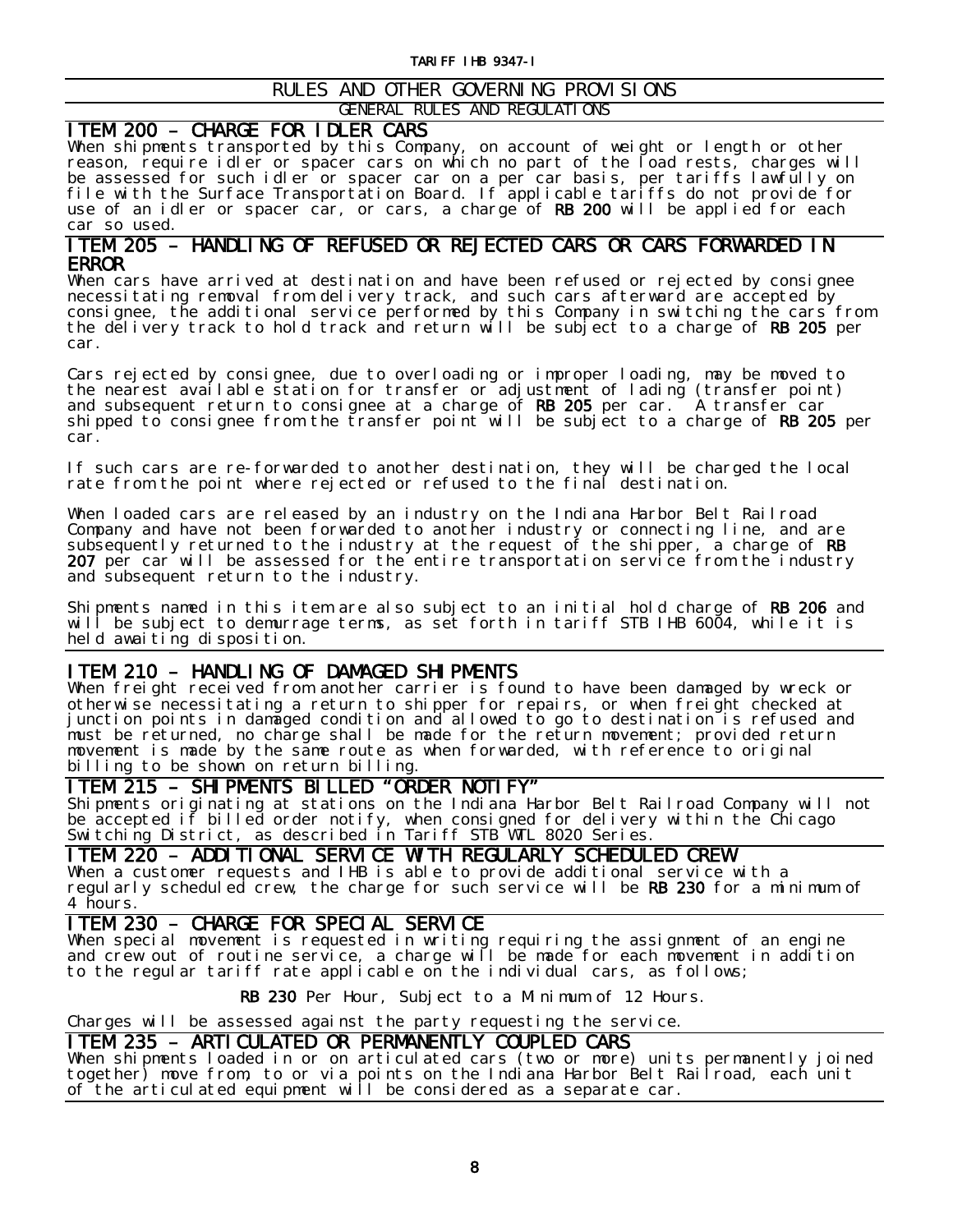### RULES AND OTHER GOVERNING PROVISIONS GENERAL RULES AND REGULATIONS

**ITEM 240 - CARS HELD FOR ORDERS**<br>Loaded cars, or empty cars moving on tariff, contract, or exempt quote ordered from industries without final shipping directions or shipping directions with incorrect, incomplete or conflicting instructions, thus making it necessary to hold car for further instructions, will be subject to a charge of RB 240 per car and demurrage charges as named in Tariff STB IHB 6004.

**ITEM 245 – CARS RECEIVED WITHOUT NECESSARY FORWARDING DATA**<br>When a car, loaded or empty, is received from a delivering connecting line without necessary data for forwarding (See Note 1) and must be classified to a hold track awaiting disposition, a penalty charge of RB 245 will be assessed against the delivering carrier. In addition a RB 246 holding charge will be assessed against the delivering carrier for each day, or fraction thereof, that the car is held by IHB waiting disposition from the delivering carrier. The holding charge will begin at 00:01 on the first day following telephone or facsimile notification and shall continue until disposition is furnished.

Note 1: The character of the necessary data will be determined by the IHB in accordance with the condition of its service.

# ITEM 250 – TRAIN DELAY DUE TO RECEIVING CARRIER'S FAILURE TO DEPART WITH

Cars for IHB connecting line carriers originating trains or picking up cars at IHB's yards will be considered available for departure when cars are placed on an outbound track and have been mechanically inspected and air tested. If cars remain on outbound track in excess of 9 hours after cars are available due to failure of the outbound carrier to move cars from the IHB, cars will be subject to a Train Delay charge of RB 250 per car. Thereafter, for every 12 additional hours which the same cars continue to remain on track, all cars on departure tracks and on classification tracks (with the same Class codes) will be subject to an additional Train Delay charge of RB 250 per car.

Train Delay charges named in this item accrues solely to IHB and are in addition to all other charges or divisions of revenue which would apply without regard to this item.

### ITEM 255 – TRAIN DELAY DUE TO RECEIVING CARRIER'S FAILURE TO TAKE DELIVERY OF CARS FROM IHB

When IHB notifies a connecting line it desires to make a delivery of cars, and the connecting line refuses to accept, or otherwise fails, to allow IHB to physically deliver cars to its receiving yard or other designated interchange location for a period in excess of 9 hours, thus requiring cars to remain on tracks of IHB, cars will be subject to a Train Delay charge of RB 255 per car. Thereafter, for every 12 additional hours that a Connecting line refuses to accept delivery and cars remain on tracks of IHB, all cars on departure tracks and on classification tracks (with the same Class codes) will be subject to an additional Train Delay charge of RB 255 per car.

Train Delay charges named in this item accrues solely to IHB and are in addition to all other charges or divisions of revenue which would apply without regard to this item.

Ξ

**ITEM 260 – PULLER SERVICE**<br>When IHB crews are available, and with the concurrence of IHB Superintendent of Transportation, IHB will provide train Puller Service as agent for the carrier requesting the service, with full indemnification of liability regardless of negligence, at a charge of RB 260 per car, subject to a minimum charge based on 60 cars per train movement.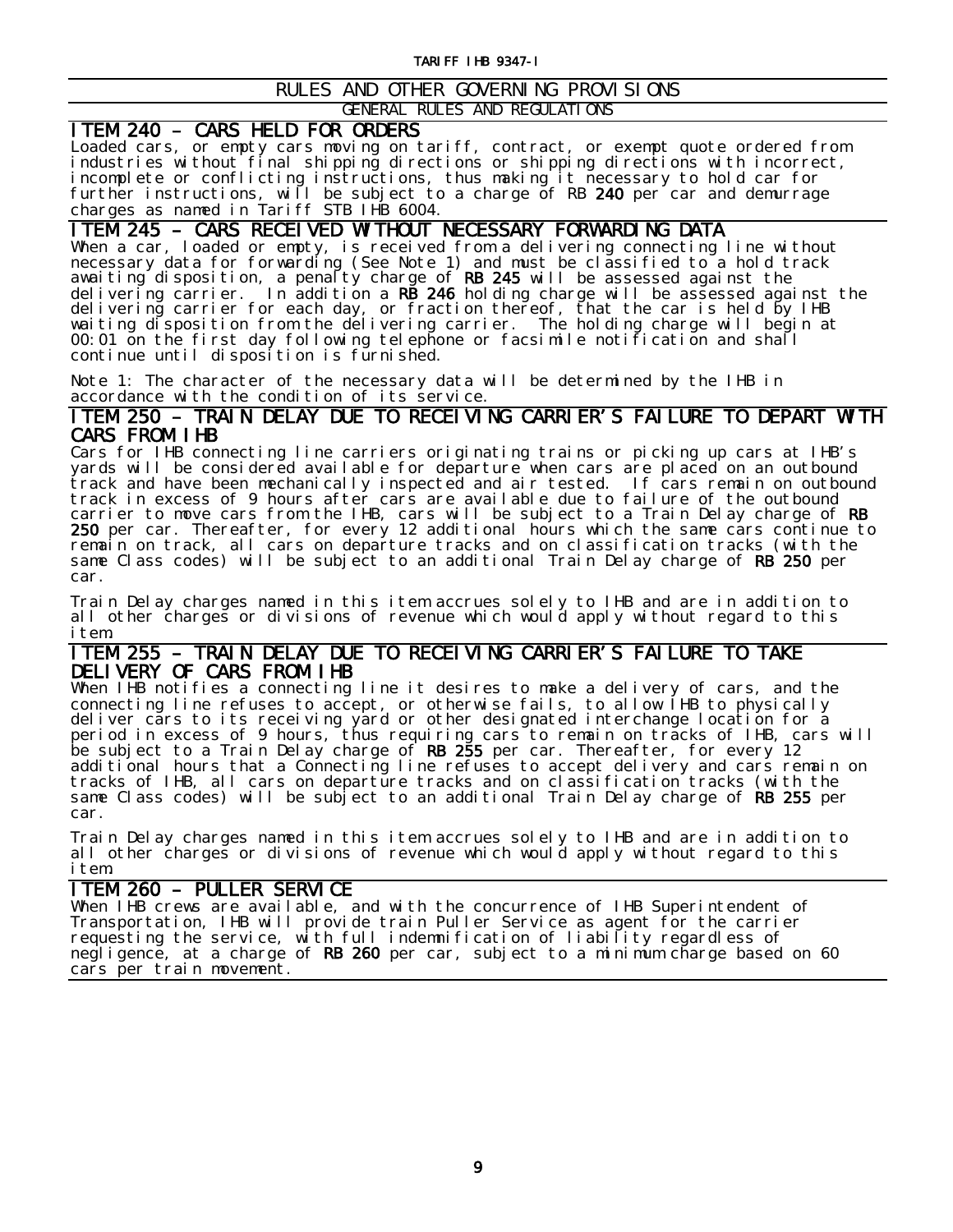### RULES AND OTHER GOVERNING PROVISIONS

### GENERAL RULES AND REGULATIONS

# **ITEM 265 – MECHANICAL REFRIGERATION SERVICES PERFORMED BY IHB**<br>It is the obligation of the delivering inbound carrier to deliver a mechanical

refrigeration car to IHB with the mechanical unit operating properly.

IHB will perform an inbound mechanical inspection on all loaded mechanical refrigerator cars for the account of the inbound delivering carrier at a charge of **RB** 265 per inspection. Record will be made of car air temperature as shown by dial thermometer, amount of fuel in tanks as shown by fuel gauge, and whether or not engine is running.

If mechanical refrigeration inspection indicates that the unit is not operating properly, the car will be set out for refrigeration service at a charge of RB 266 per car due from the inbound delivering carrier.

**ITEM 270 - LOCOMOTIVE POWER WYED ON IHB**<br>When IHB is requested to wye locomotive power for another rail carrier with IHB crews, this service will be performed, when practicable, at a charge of RB 270. The charge will be assessed per occurrence and is due from the carrier requesting this service

ITEM 275 – CARS RECEIVED IN ERROR AT INTERCHANGE POINTS ON IHB Loaded or empty cars received in error from a delivering carrier at interchange points on IHB will be returned to that delivering carrier at the charge, per car, loaded or empty, named in this item.

| BRC         | S <sub>223</sub> 00 | <b>CN</b>      | <b>S435.00</b> |
|-------------|---------------------|----------------|----------------|
| CFE.        | <b>S550.00</b>      | C <sub>P</sub> | \$435,00       |
| <b>CLCY</b> | <b>S250.00</b>      | I AI S         | <b>S350.00</b> |

All other delivering carriers not specifically named in this item - \$150.00

**ITEM 280 – MAINTENANCE CHARGE FOR INDUSTRIAL SWITCH CONNECTIONS**<br>The charge for maintaining each industrial switch connection is **RB 280** per year. This

charge is for the maintenance of each industrial switch located on IHB property, and maintained by IHB, that is used to access privately owned sidetracks. This charge is due and payable by the owner of the sidetrack within thirty (30) days of the date of invoice for this and each succeeding year.

Where more than one privately owned sidetrack is served by a single industrial switch connection, each of the individual owners or tenants of the private sidetrack will be liable for an equal share or the charge.

 $\frac{\text{EXEMP}}{\text{T}}$  ONS<br>This charge will not apply as to any calendar year in which the privately owned sidetrack served by the industrial switch connection originates or terminates seven (7) or more revenue shipments via the IHB.

This charge will not apply where specific terms of an executed Sidetrack Agreement so provide.

This charge will not apply if the owner of the sidetrack served by the industrial switch connection requests the removal of the industrial switch connection prior to the due date of the invoice.

The IHB is under no obligation to provide service to or from those private sidetracks for which any part of the applicable charge is unpaid. If the Industrial Switch Connection Maintenance charge is assessed against the owners of a private side track and remains unpaid, but the connection has not been removed and the owners request service to be resumed, a service restoration charge of RB 280 will be assessed against the owner of the private sidetrack.

Ξ

**ITEM 290 - LOCOMOTIVE FUELING SERVICE CHARGE**<br>When IHB performs the service of fueling locomotives, the IHB will assess a service charge of RB 290 per gallon of fuel supplied. Said charge will be assessed in addition to the cost of the fuel.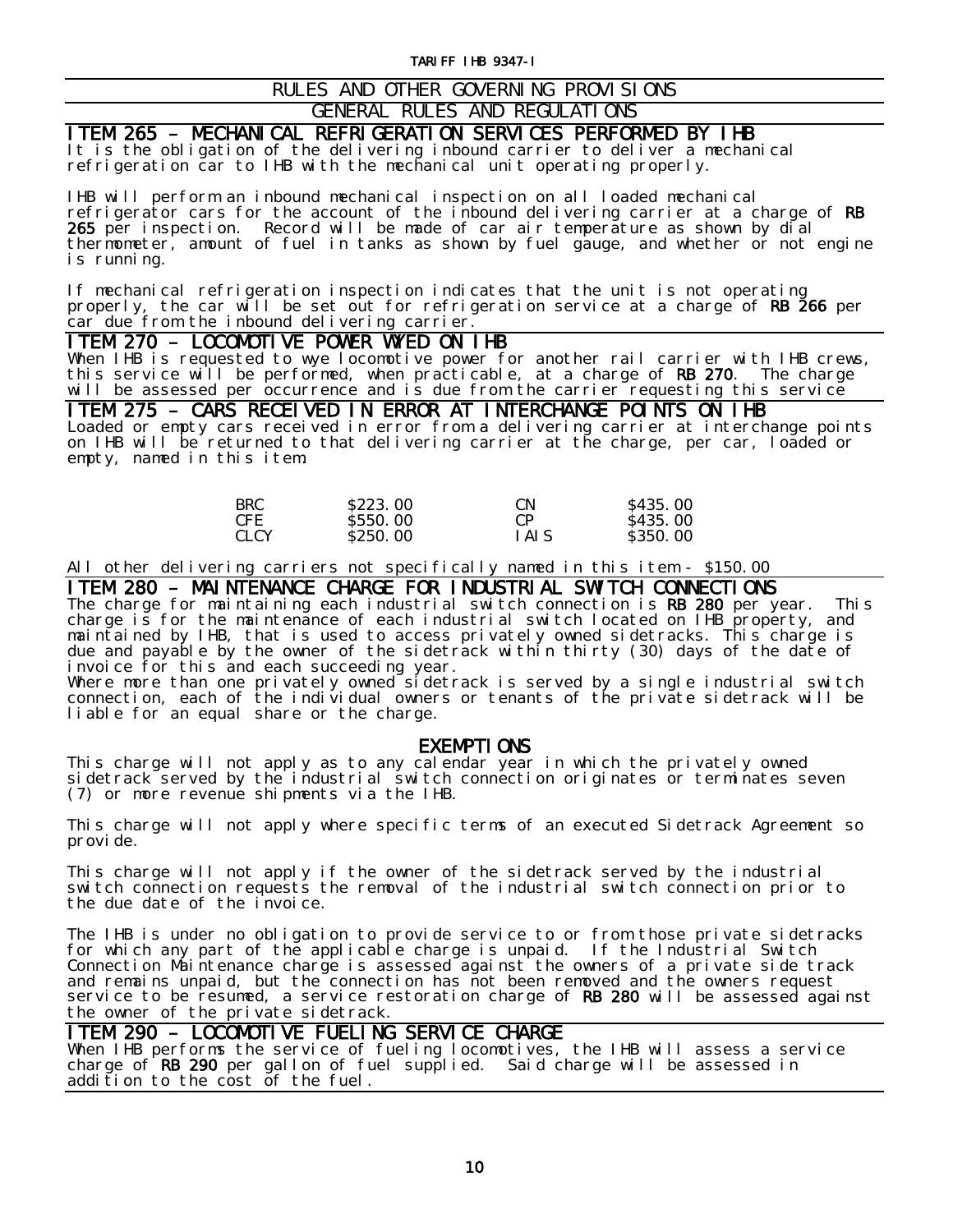## RULES AND OTHER GOVERNING PROVISIONS

GENERAL RULES AND REGULATIONS

**ITEM 295 - LOCOMOTIVE RECONSISTING SERVICE CHARGE**<br>When IHB reworks a locomotive consist on orders received by the outbound carrier, a charge of RB 295 per unit will be assessed to the carrier requesting the work.

ITEM 298 – LOCOMOTIVE DPU CONSISTING SERVICE CHARGE When instructions are received by the IHB to place the power consist in a DPU configuration (Head and Rear only), a charge of RB 298 will be assessed to the carrier requesting the work. The charge will be assessed when an outbound train has been successfully DPU'd or if the IHB attempts to DPU a train and is unsuccessful due to any factor excluding an unqualified IHB engineer.

When instructions are received by the IHB to eliminate a DPU configuration, in order to run a traditional locomotive consist (Head end only) to the connecting carrier, a charge of RB 299 will be assessed to the carrier requesting the work.

When IHB receives a train in DPU configuration and must eliminate DPU configuration to effect delivery of the train at destination, a charge of RB 299 will be assessed to the carrier that delivered the train to the IHB.

**ITEM 300 - DIMENSIONAL SHIPMENT CLEARANCE CHARGE**<br>Dimensional shipments, exceeding height, width or maximum gross weight restrictions as published in "Railway Line Clearances" publication, or any movement which for any reason requires a special clearance file to operate over IHB owned or dispatched tracks, using solely foreign roads crews and power (not in the account of the IHB) will be subject to a "Clearance File" charge of RB 300. This charge will apply on all traffic designated as trackage, haulage or puller movements on the IHB.<br>TTEM 310 - TRAIN DELAY AT INDUSTRY

When an IHB crew is delayed in the performance of their normal switching duties at the facility of a customer, and the delay is solely due to the actions of the customer, a charge of RB 310 per hour or fraction thereof will be assessed for the time that such delay occurs after the expiration of the first 30 minutes.

When an industry has provided a switch order for inbound cars, and it is subsequently changed or cancelled after four or more hours and prior to the start time of the regular scheduled crew, a charge of RB 311 will be assessed.

If an industry requests a change to, or cancels, an existing switch order after the start time of its regular scheduled crew, a charge of RB 312 will be assessed.

If an industry issues its initial switch order after the start time of its regular scheduled crew, a late switch order charge of RB 312 will be assessed.

These charges will not apply to "open gate industries" that do not issue or require specific spotting instructions.

**ITEM 320 – DIVERSION OR RECONSIGNMENT OF FREIGHT**<br>All carload traffic, including empty equipment and locomotives on own wheels when moving on revenue billing, may be diverted or reconsigned, subject to the following rules, regulations and charges.

All requests must be received in writing.

The term "Diversion" or "Reconsignment" means:

A change in the name of the consignee and/or consignor;

- A change in the destination station;
- A change in route;
- The IHB will only accept diversion or reconsignment orders under the following rules: A car consigned to an IHB industry, being diverted to another IHB industry. A car consigned to an off-line industry, diverted to an IHB industry.

If a car is diverted or reconsigned in transit prior to arrival at the IHB, an accessorial charge of  $$100$  will be assessed for such service.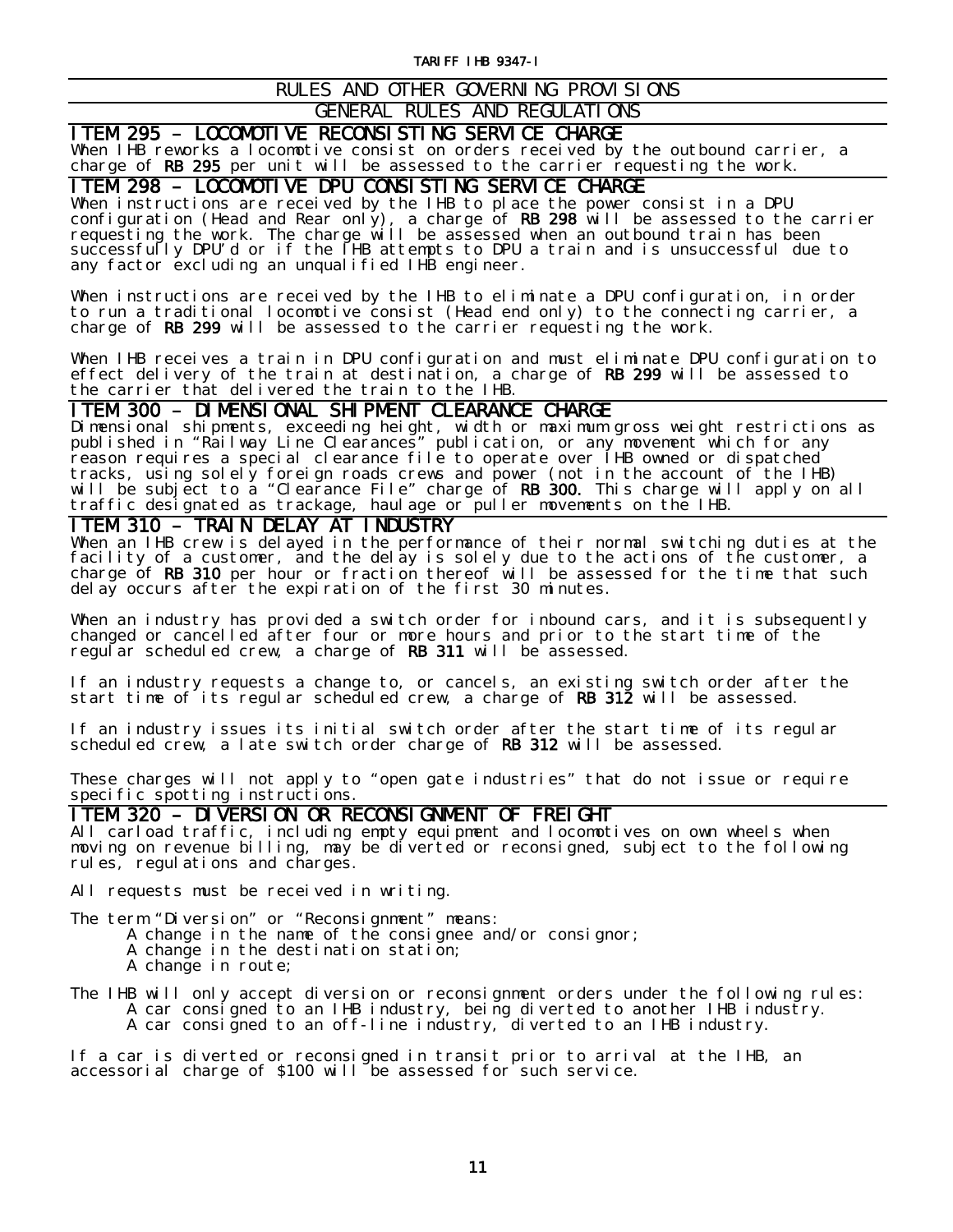## RULES AND OTHER GOVERNING PROVISIONS

## GENERAL RULES AND REGULATIONS

# **ITEM 320 – DIVERSION OR RECONSIGNMENT OF FREIGHT – Continued<br>If a car is diverted or reconsigned prior to the arrival at either the IHB Blue Island**

yard or the designated serving yard for the consignee, an accessorial charge of \$100 will be assessed for such service.

If a car is diverted or reconsigned either after arrival at the IHB Blue Island yard or the designated serving yard for the consignee, an accessorial charge of \$205 will be assessed for such service.

The IHB will not accept a diversion or reconsignment order on the following;

If the car has already been constructively placed at the billed consignee.

If the car has already been placed at the billed consignee.

If the car is consigned off-line and is not being diverted to an IHB industry. Cars routed beyond the IHB.

If the execution of the order would result in a back-haul.

When an order under these rules is received by the IHB, diligent efforts will be made to execute the change while on this line, but the IHB will not be responsible for failure to affect the change order, unless failure is solely due to an error or negligence by one of its employees. No diversion or reconsignment order shall designate any specific day or time for the execution of said switch order. The above accessorial charges will be in addition to the applicable local, through or switching rate.

**ITEM 330 – CARS FOUND TO BE LEAKING HAZARDOUS MATERIALS**<br>IHB will assess a charge of **RB 330** for the handling of cars loaded with or containing residue of Hazardous Materials that are found to be leaking, and for which the IHB or its representatives take action for the securement of the leaking car. The IHB will also assess a charge of RB 331 per man hour for those involved in the securing, monitoring, testing, remediating, transferring and administering any such leaking car.

Charges will be assessed to the shipper shown on the applicable bill of lading. The charge herein set forth includes administrative and switching charges, but does not include all other securement charges and supplies. Shipper remains liable for demurrage, all other materials, clean-up, and other incidental charges associated with the leaking car. In addition, shipper must provide IHB with any reports prepared on shipper's behalf by third party response contractors in connection with such incidents.

ITEM 340 – CARS FOUND TO BE LEAKING NON-HAZARDOUS MATERIALS IHB will assess a charge of RB 340 for the handling of cars loaded with or containing residue of Non-Hazardous Materials that are found to be leaking, and for which the IHB or its representatives take action for the securement of the leaking car.

Charges will be assessed to the shipper shown on the applicable bill of lading. The charge herein set forth includes administrative and switching charges, but does not include all other securement charges and supplies. Shipper remains liable for demurrage, all other materials, clean-up, and other incidental charges associated with the leaking car.

ITEM 350 – RAILROAD FLAGMAN SERVICES Should the services of a Railroad Flagman be required under the rules or requirements of this company or appropriate regulation, the charge for providing such services shall be  $RB$  350. This charge shall be billed to the party requesting the service and assessed per flagman required per occurrence. The charge as set forth herein is all inclusive. NOTE for purposes of this item, due to Federal Hours of Service regulation, the maximum time a single flagman may be on site will be limited to 8 hours. Jobs which will require flagman services in excess of 8 hours will require a second flagman.

Ξ

**ITEM 360 - RAILROAD PILOT SERVICES**<br>When the IHB is required to supply a Pilot Engineer or Pilot Conductor to facilitate movement of a foreign railroads train then the IHB will bill the appropriate railroad<br>RB 360. This charge will be assessed per pilot per occurrence. This charge will be assessed per pilot per occurrence.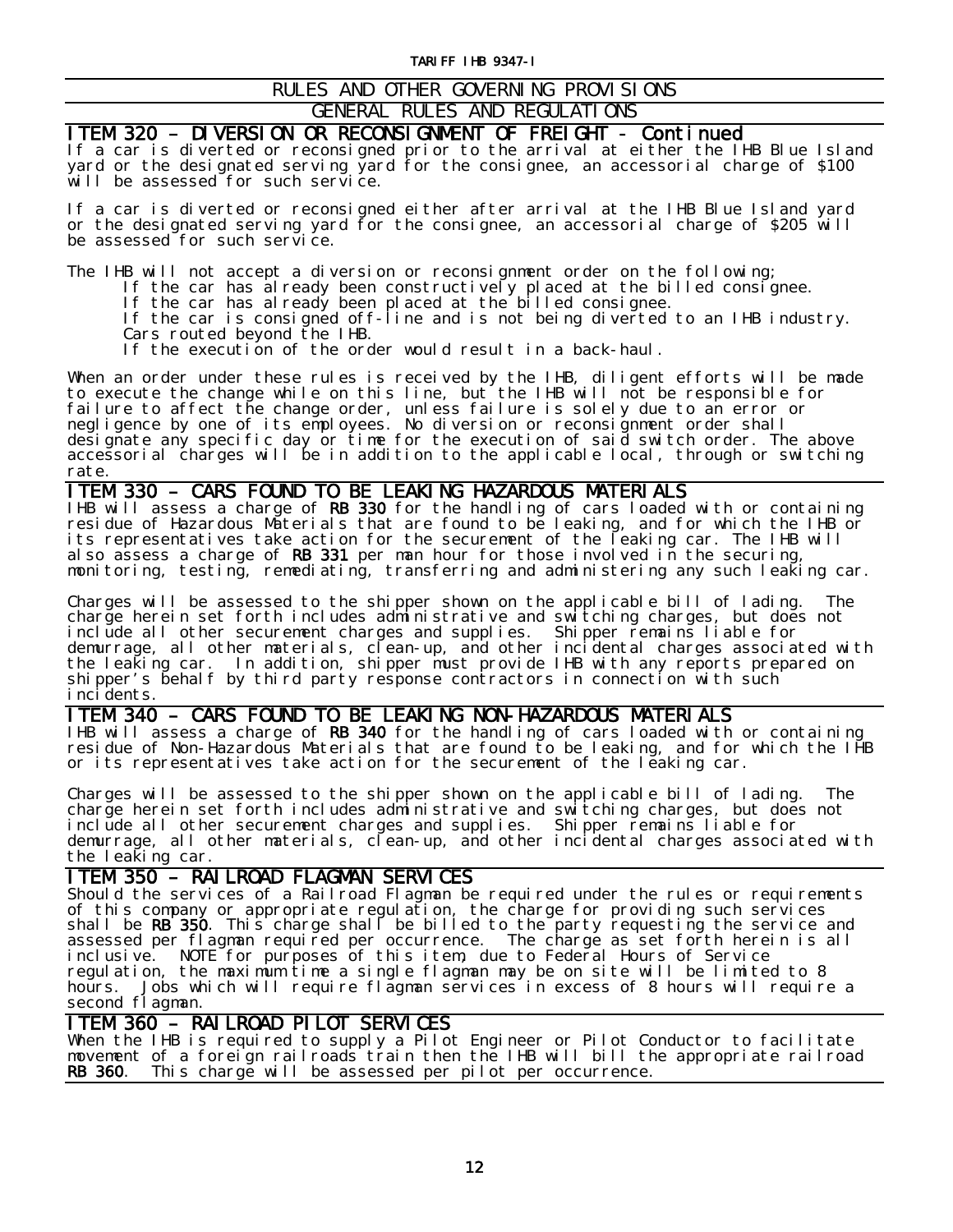## RULES AND OTHER GOVERNING PROVISIONS

GENERAL RULES AND REGULATIONS

**ITEM 370 – RECREW OF FOREIGN RAILROAD TRAIN**<br>When the IHB is requested or required to recrew a train or light engine movement of a Foreign Railroad, a charge of RB 370 will be made for each crew used. Such charges will be in addition to the regular tariff or puller charges, if any, otherwise due the IHB.

# ITEM 380 – RECREW OF IHB TRAIN DUE TO FOREIGN RAILROAD'S INABILITY TO

**ACCEPT**<br>Once a receiving railroad has agreed to accept delivery of an extra train or a normally planned delivery and the train has departed its origin point and is subsequently held or refused by receiving carrier while enroute, requiring IHB to recrew the train to facilitate delivery, the IHB will bill the refusing carrier RB 380 for each recrew.

ITEM 390 – LOCOMOTIVE REPOSITIONING CHARGE When the IHB is required to reposition foreign locomotives from a yard or junction on the IHB, to protect a train originating at another Terminal on the IHB, the railroad requesting the repositioning will be billed a charge of RB 390 for the cost of the repositioning.

# ITEM 400 – IHB LOCOMOTIVES USED TO PERFORM INTERCHANGE DELIVERY When IHB Locomotives are required to depart and/or deliver an IHB train to a foreign

connection in lieu of the agreed upon proper foreign power, a charge of RB 400 will be assessed to the foreign road that did not provide the power in a timely manner to make the scheduled delivery.

ITEM 410 – INBOUND TRAIN LENGTH RESTRICTIONS The IHB restricts inbound train length to a maximum of 8,000 feet in length in normal service. If a road requests and is granted permission by the IHB to run an excessive length train up to 8,500 feet in length, no additional charges will be assessed.

If a road requests and is granted permission by the IHB to run a train greater than 8,500, but less than 10,000 feet in length, a charge of RB 410 will be assessed to the delivering railroad.

The IHB cannot accept a train greater than 10,000 feet in length.

Train length is calculated excluding locomotive power.

ITEM 420 – LOCOMOTIVE, FIELD SERVICE CALLS When the IHB performs a field service call on a foreign owned or leased locomotive on tracks owned or dispatched by the IHB, whether such locomotive is in an IHB or foreign line's train, and the IHB forces provide non-shop service to such locomotive, the IHB will bill the owner or lessor of the locomotive a service charge of RB 420 per locomotive requiring service.

This charge is for the service call only and any materials or parts replaced or repairs performed will be billed in accordance with existing agreements.

ITEM 430 – FREIGHT CAR, FIELD SERVICE CALLS When the IHB performs a field service call to a customer's location, for the purposes of inspection, repair or consultation, the IHB will bill the party requesting the service a charge of RB 430 per man per day.

This charge is for the service call only and any materials or parts replaced or repairs performed will be billed in accordance with existing AAR price lists.

Requesting party's service location must also be covered by a valid IHB side track agreement or a valid liability agreement prior to service call.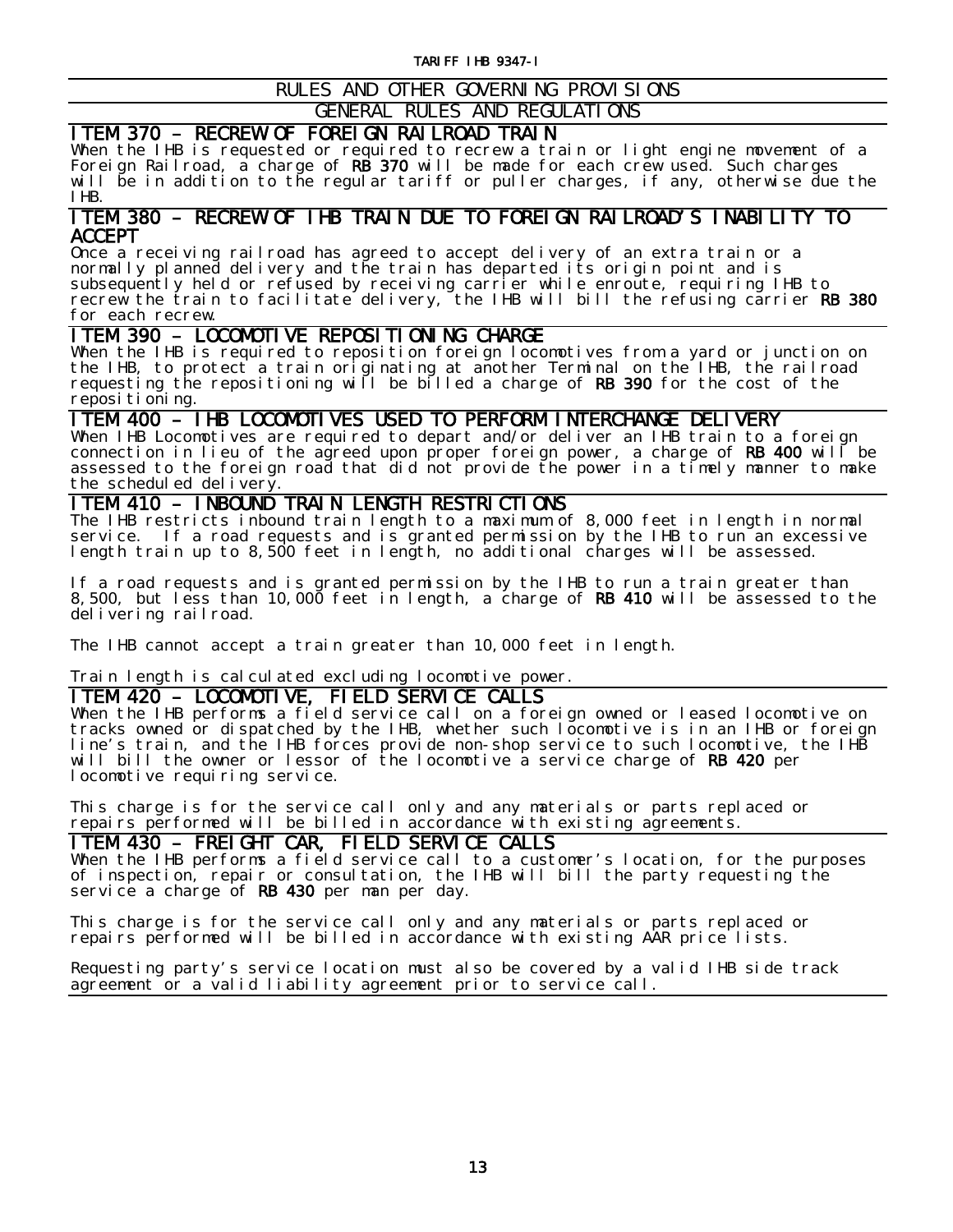### RULES AND OTHER GOVERNING PROVISIONS GENERAL RULES AND REGULATIONS

**ITEM 440 – FREIGHT CAR, DAMAGE REPAIR AT CUSTOMERS SIDING**<br>When a freight car is found to be damaged at a customer's siding due to the actions of the customer, and the IHB performs a field service call to the customer's location for the purposes of inspection and repair of the damaged car, the IHB will bill the customer a service a charge of RB 440 per man per day.

This charge is for the service call only and any materials or parts replaced or repairs performed will be billed in accordance with existing AAR price lists.

Requesting party's service location must also be covered by a valid IHB side track agreement or a valid liability agreement prior to service call.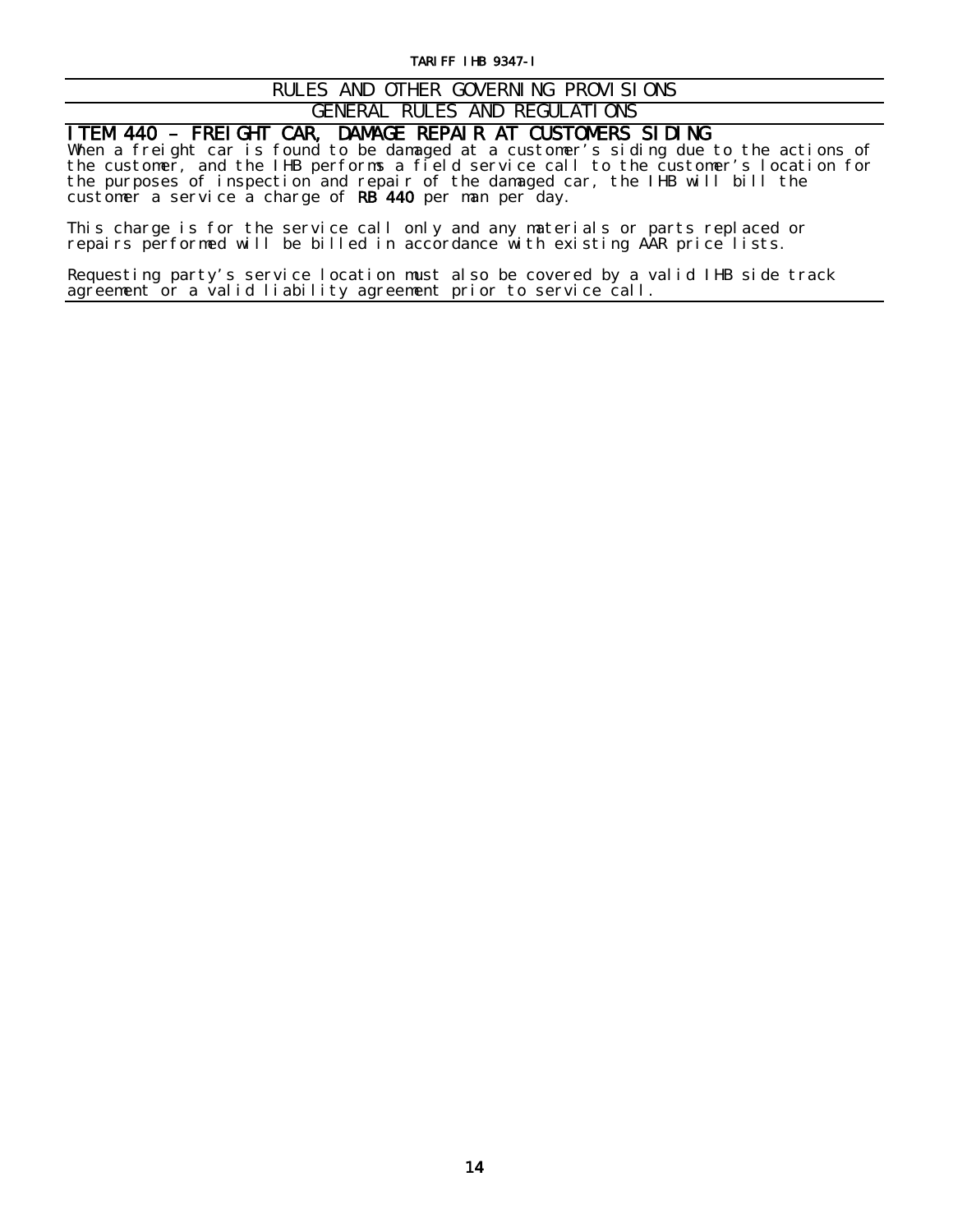|                                        |                            | Section 1 - RATES AND CHARGES                  |
|----------------------------------------|----------------------------|------------------------------------------------|
|                                        |                            | Rates are stated in dollars per unit as noted. |
| Item 500 - Rate Base numbers and Rates |                            |                                                |
|                                        |                            |                                                |
| Rate Base                              | Rate                       | Uni t                                          |
|                                        |                            |                                                |
| <b>RB</b> 115                          | \$<br>550.00               | Per Car                                        |
| <b>RB</b> 120                          | 400.00                     | Per Car                                        |
| <b>RB</b> 130                          | 250.00                     | Per Car                                        |
| <b>RB</b> 131                          | 500.00                     | Per Car                                        |
| <b>RB</b> 135                          | 350.00                     | Per Car                                        |
| <b>RB</b> 141                          | 550.00                     | Per Car                                        |
| RB 142                                 | 150.00                     | Per Car                                        |
| <b>RB</b> 155                          | 125.00                     | Per Car                                        |
| <b>RB</b> 175                          | 550.00                     | Per Car                                        |
| <b>RB</b> 180                          | 550.00                     | Per Car                                        |
| <b>RB</b> 190                          | 550.00                     | Per Car                                        |
| <b>RB</b> 200                          | 330.00                     | Per Car                                        |
| <b>RB</b> 205                          | 400.00                     | Per Car                                        |
| <b>RB 206</b>                          | 250.00                     | Per Car                                        |
| <b>RB</b> 207<br><b>RB 230</b>         | 400.00                     | Per Car                                        |
| <b>RB</b> 240                          | 420.00<br>250.00           | Per Hour<br>Per Car                            |
| <b>RB</b> 245                          | 150.00                     | Per Car                                        |
| <b>RB</b> 246                          | 60.00                      | Per Car Per Day                                |
| <b>RB</b> 250                          | 177.00                     | Per Car                                        |
| <b>RB</b> 255                          | 177.00                     | Per Car                                        |
| <b>RB 260</b>                          | 70.00                      | Per Car                                        |
| <b>RB</b> 265                          | 55.00                      | Per Inspection                                 |
| <b>RB 266</b>                          | 377.00                     | Per Car                                        |
| <b>RB 270</b>                          | 375.00                     | Per Locomotive                                 |
| <b>RB 280</b>                          | 4,000.00                   | Per Year                                       |
| <b>RB</b> 290                          | 0.31                       | Per Gallon                                     |
| <b>RB</b> 295                          | 178.00                     | Per Locomotive                                 |
| <b>RB 298</b>                          | 969.00                     | Per Train                                      |
| <b>RB 299</b>                          | 431.00                     | Per Train                                      |
| <b>RB</b> 300                          | 250.00                     | Per Car                                        |
| <b>RB</b> 310                          | 400.00                     | Per Hour                                       |
| <b>RB</b> 311                          | 50.00                      | Per Occurrence                                 |
| RB 312                                 | 250.00                     | Per Occurrence                                 |
| <b>RB 330</b>                          | 5,000.00                   | Per Car                                        |
| <b>RB</b> 331                          | 100.00                     | Per Hour Per Man                               |
| <b>RB</b> 340                          | 2,500.00                   | Per Car                                        |
| <b>RB</b> 350                          | 1, 800. 00                 | Per Flagman Per Occurrence                     |
| <b>RB 360</b>                          | 1,800.00                   | Per Pilot Per Occurrence                       |
| <b>RB</b> 370                          | wwwwwwwwwwwwww<br>4,800.00 | Per Crew                                       |
| <b>RB 380</b>                          | 4,800.00                   | Per Crew                                       |
| <b>RB</b> 390                          | 1,800.00                   | Per Repositioning                              |
| <b>RB</b> 400                          | 900.00                     | Per Occurrence                                 |
| RB 410                                 | 900.00                     | Per Occurrence                                 |
| <b>RB</b> 420                          | 468.00                     | Per Locomotive                                 |
| <b>RB</b> 430                          | 468.00                     | Per Man Per Day or Part Thereof                |
| <b>RB</b> 440                          | 468.00                     | Per Man Per Day or Part Thereof                |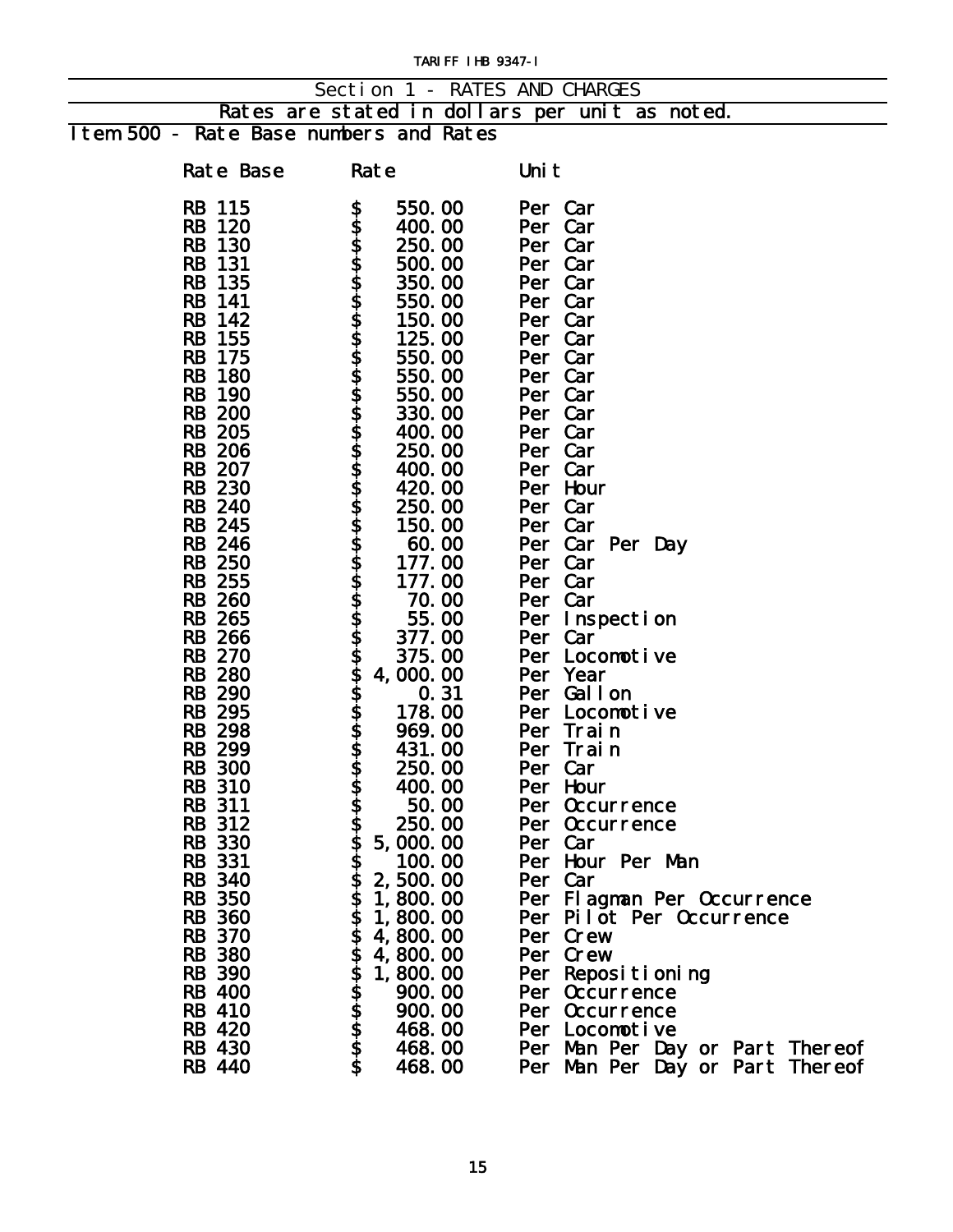## Section 2 – Mileage Tables

## MILEAGE BETWEEN STATIONS

Applicable only on traffic originating at and destined to Industries and Team Tracks located on the Indiana Harbor Belt Railroad and between Junctions with Connecting Lines

| SAFETY IS OUR PRIORITY<br>CONNECTION<br><b>AHT</b>                                                          |                 |                |                    |                  |                |                |        | $\leq$ | $\overline{\leq}$ |            |                             |                |                |               |
|-------------------------------------------------------------------------------------------------------------|-----------------|----------------|--------------------|------------------|----------------|----------------|--------|--------|-------------------|------------|-----------------------------|----------------|----------------|---------------|
| INDIANA<br>RB<br>DR<br><b>HUTCH</b><br><b>RGSS</b><br>24s<br><b>BRIGHT</b><br><b>SERVICE IS OUR SPECTED</b> | Argo            | Bellwood       | <b>Blue Island</b> | Burnham          | Calumet City   | Chicago Ridge  | Elsdon | Gary   | Gibson            | Kensington | LaGrange (Congress Park) IL | <b>McCook</b>  | Norpaul        | South Chicago |
| Argo IL<br><b>Bridgeview IL</b>                                                                             |                 | 8              | 15                 | 23               | 21             | 6              | 8      | 33     | 24                | 24         | $\overline{4}$              | 1              | 11             | 26            |
| Bellwood IL                                                                                                 |                 |                |                    |                  |                |                |        |        |                   |            |                             |                |                |               |
| <b>Broadview IL</b>                                                                                         | 8               |                | 23                 | 31               | 29             | 14             | 16     | 41     | 32                | 32         | 4                           | $\overline{7}$ | 3              | 34            |
| Melrose Park IL                                                                                             |                 |                |                    |                  |                |                |        |        |                   |            |                             |                |                |               |
| Blue Island, IL                                                                                             |                 |                |                    |                  |                |                |        |        |                   |            |                             |                |                |               |
| Alsip, IL                                                                                                   |                 |                |                    |                  |                |                |        |        |                   |            |                             |                |                |               |
| Dolton, IL                                                                                                  | 15              | 23             |                    | 8                | $\,6$          | 9              | 23     | 18     | 9                 | 9          | 19                          | 16             | 26             | 11            |
| Highlawn, IL                                                                                                |                 |                |                    |                  |                |                |        |        |                   |            |                             |                |                |               |
| Riverdale, IL                                                                                               |                 |                |                    |                  |                |                |        |        |                   |            |                             |                |                |               |
| Burnham, IL                                                                                                 |                 |                |                    |                  |                |                |        |        |                   |            |                             |                |                |               |
| Hegewisch, IL                                                                                               | 23              | 31             | 8                  |                  | $\overline{2}$ | 17             | 31     | 14     | 5                 | 7          | 27                          | 24             | 34             | 6             |
| Roby, IN                                                                                                    |                 |                |                    |                  |                |                |        |        |                   |            |                             |                |                |               |
| Calumet City, IL                                                                                            | 21              | 29             | 6                  | $\boldsymbol{2}$ |                | 15             | 29     | 12     | 3                 | 5          | 25                          | 22             | 32             | $\mathbf 5$   |
| Chicago Ridge, IL                                                                                           | $6\phantom{1}6$ | 14             | $\boldsymbol{9}$   | 16               | 15             |                | 14     | 27     | 18                | 18         | 10                          | 7              | 17             | 20            |
| Elsdon, IL                                                                                                  | 8               | 16             | 23                 | 31               | 29             | 14             |        | 41     | 32                | 32         | 12                          | 9              | 19             | 34            |
| Gary, IN                                                                                                    | 33              | 41             | 18                 | 14               | 12             | 27             | 41     |        | 9                 | 17         | 37                          | 34             | 44             | 17            |
| Gibson, IN                                                                                                  |                 |                |                    |                  |                |                |        |        |                   |            |                             |                |                |               |
| East Chicago, IN                                                                                            |                 |                |                    |                  |                |                |        |        |                   |            |                             |                |                |               |
| Grasselli, IN                                                                                               |                 |                |                    |                  |                |                |        |        |                   |            |                             |                |                |               |
| Hammond, IN                                                                                                 | 24              | 32             | 9                  | 5                | 3              | 18             | 32     | 9      |                   | 8          | 28                          | 25             | 35             | 8             |
| Indiana Harbor, IN                                                                                          |                 |                |                    |                  |                |                |        |        |                   |            |                             |                |                |               |
| Osborn, IN                                                                                                  |                 |                |                    |                  |                |                |        |        |                   |            |                             |                |                |               |
| Whiting, IN                                                                                                 |                 |                |                    |                  |                |                |        |        |                   |            |                             |                |                |               |
| Kensington, IL                                                                                              | 24              | 32             | $\boldsymbol{9}$   | $\overline{7}$   | 5              | 18             | 32     | 17     | 8                 |            | 28                          | 25             | 35             | 8             |
| LaGrange (Congress Park), IL                                                                                | $\overline{4}$  | 4              | 19                 | 27               | 25             | 10             | 12     | 37     | 28                | 28         |                             | 3              | $\overline{7}$ | 30            |
| McCook, IL                                                                                                  | 1               | $\overline{7}$ | 16                 | 24               | 22             | $\overline{7}$ | 9      | 34     | 25                | 25         | 3                           |                | 10             | 27            |
| Norpaul, IL                                                                                                 |                 |                |                    |                  |                |                |        |        |                   |            | $\overline{7}$              |                |                |               |
| Franklin Park, IL                                                                                           | 11              | 3              | 26                 | 31               | 32             | 17             | 19     | 44     | 35                | 35         |                             | 10             |                | 37            |
| Thompson, IL                                                                                                |                 |                |                    |                  |                |                |        |        |                   |            |                             |                |                |               |
| South Chicago, IL                                                                                           | 26              | 34             | 11                 | $\overline{7}$   | $\sqrt{5}$     | 20             | 34     | 17     | 8                 | 8          | 30                          | 27             | 37             |               |